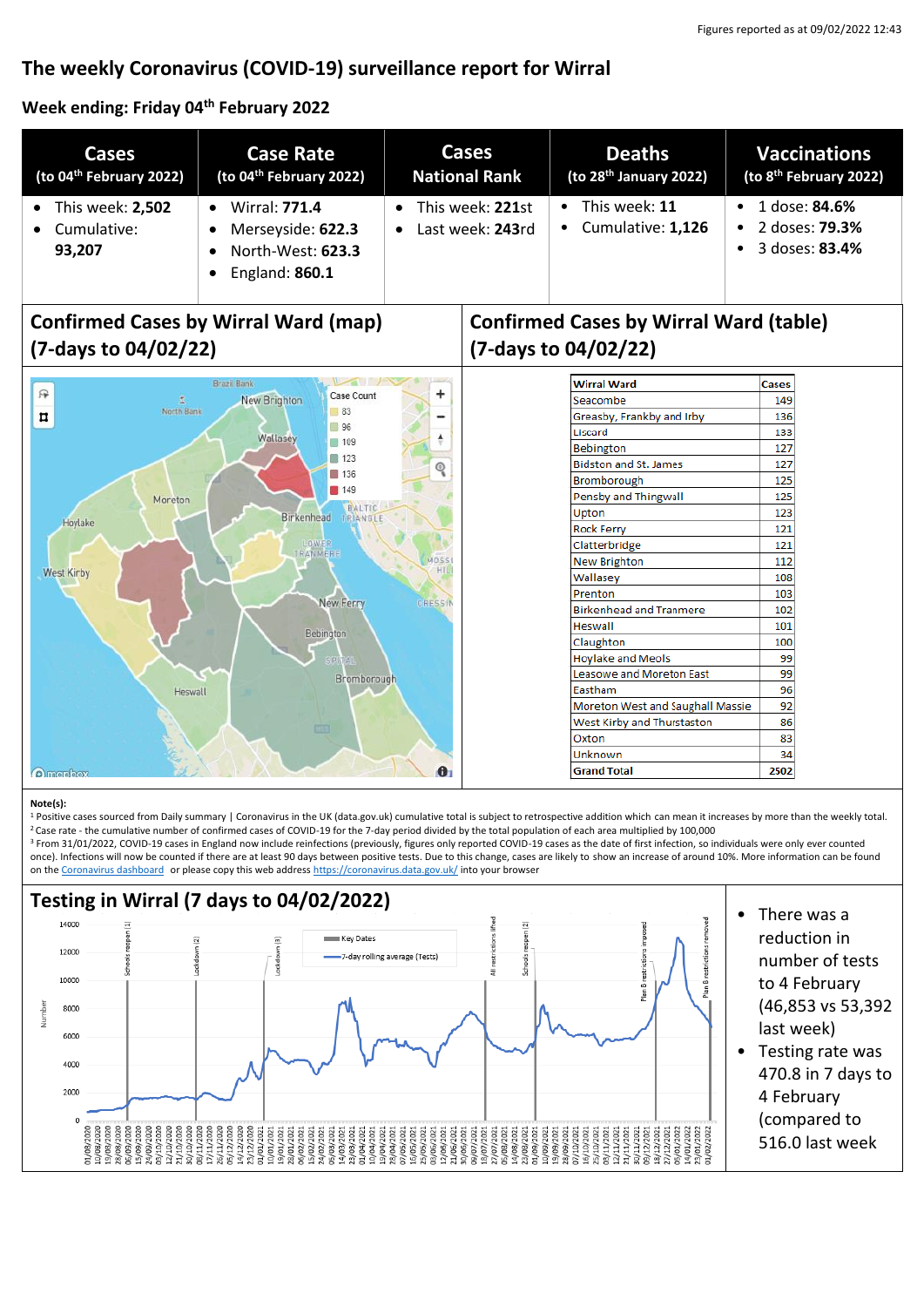### **The weekly Coronavirus (COVID-19) surveillance report for Wirral**

#### **Week ending: Friday 04th February 2022**



19 cases in England now include reinfections (previously, figures only reported COVID-19 cases as the date of first infection, so individuals were only ever counted once) this has increased the number of deaths. Some records do not currently have full age and/or gender details and are therefore not included in the above chart; therefore, figures will not sum to headline totals. Cases are subject to retrospective review and may be reallocated to other Local Authorities.